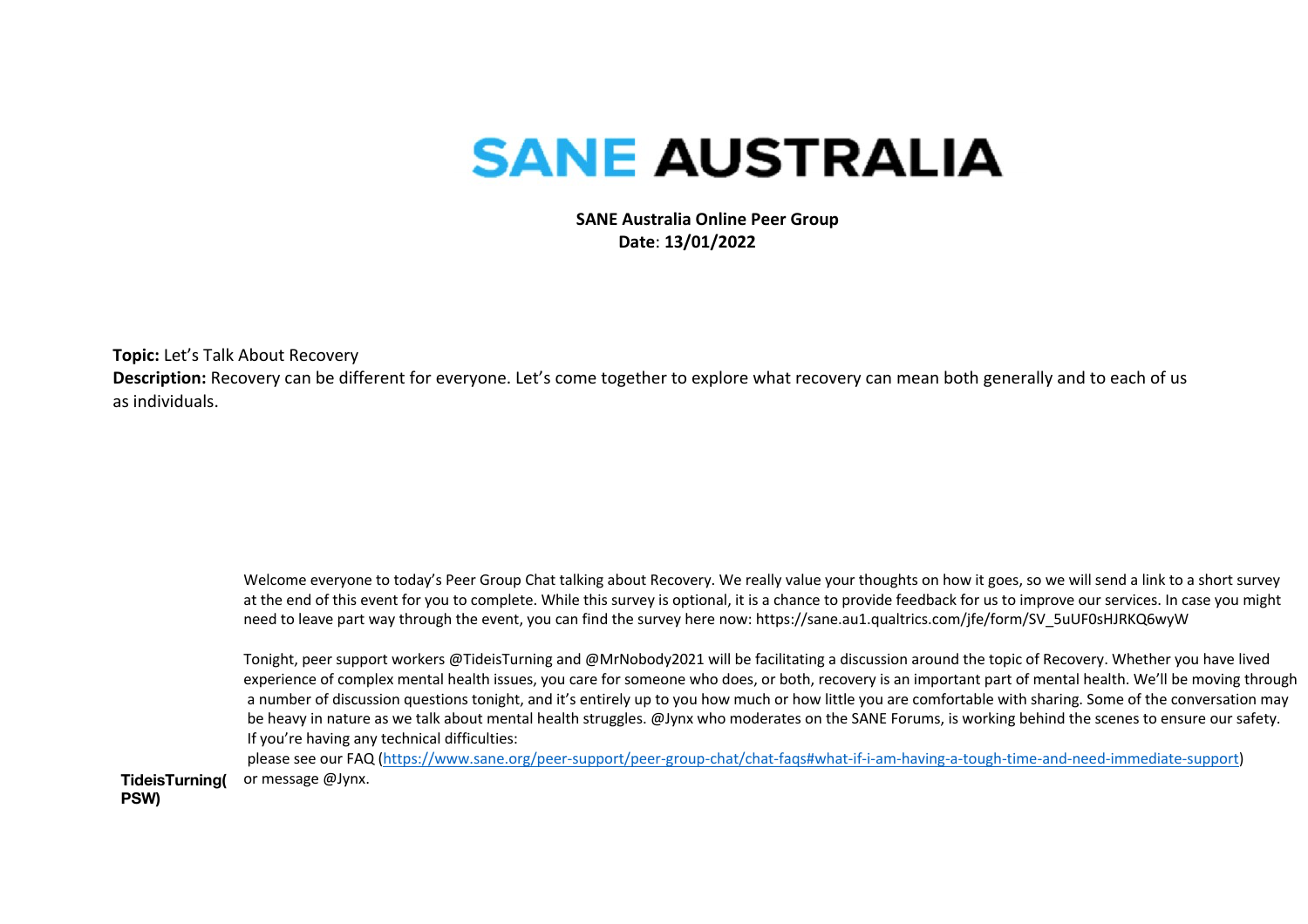| <b>TideisTurning</b><br>(PSW)              |                                                                                                                     |
|--------------------------------------------|---------------------------------------------------------------------------------------------------------------------|
| <b>TideisTurning</b>                       |                                                                                                                     |
| (PSW)                                      | We're looking forward to creating a space where we can reflect and learn together and expand our ideas of Recovery. |
| <b>TideisTurning</b><br>(PSW)              | We will be starting the discussion shortly, and will just allow a bit more time for people to log on and join       |
| <b>TideisTurning</b>                       |                                                                                                                     |
| (PSW)                                      | Welcome everyone! Feel free to introduce yourselves. I'm @TideisTurning                                             |
| Shaz51                                     | Hello @TideisTurning (PSW)                                                                                          |
| <b>Jynx</b>                                |                                                                                                                     |
| (Moderator)<br><b>TideisTurning</b>        | Hey folks! Jynx here :blush:                                                                                        |
| (PSW)                                      | Hi @Shaz51 :)                                                                                                       |
| mrnobody202                                |                                                                                                                     |
| <b>1 (PSW)</b>                             | Hey everyone                                                                                                        |
| Shaz51                                     | Hello @Jynx (Moderator), @mrnobody2021 (PSW)                                                                        |
| <b>BPDSurvivor</b>                         | Hi everyone!                                                                                                        |
| <b>TideisTurning</b>                       |                                                                                                                     |
| (PSW)                                      | First question: When did you first become aware of the idea of recovery? :)                                         |
| <b>BPDSurvivor</b>                         | Hi mum @Shaz51!                                                                                                     |
| Shaz51                                     | Hello daughter @BPDSurvivor <b>@Gid de</b>                                                                          |
| <b>BPDSurvivor</b>                         | I first became aware of 'recovery' and a recovery model at PARCS (prevention and recovery centre)                   |
| mrnobody202                                |                                                                                                                     |
| 1 (PSW)                                    | For me, I first heard about recovery when I started in my first peer worker role years ago                          |
| Shaz <sub>51</sub><br><b>TideisTurning</b> | As a carer my Mr shaz wanted to go down the line of recovery @TideisTurning (PSW), @Jynx (Moderator), @BPDSurvivor  |
| (PSW)                                      | The definition of recovery can be as unique as the individual. What does recovery mean for you?                     |
| <b>BPDSurvivor</b>                         | Perhaps the steps to ensure better functioning in society in a way that is more fulfilling than the current.        |
| Shaz51                                     | @TideisTurning (PSW), for me is to help my husband as much as I can to encourage him to improve                     |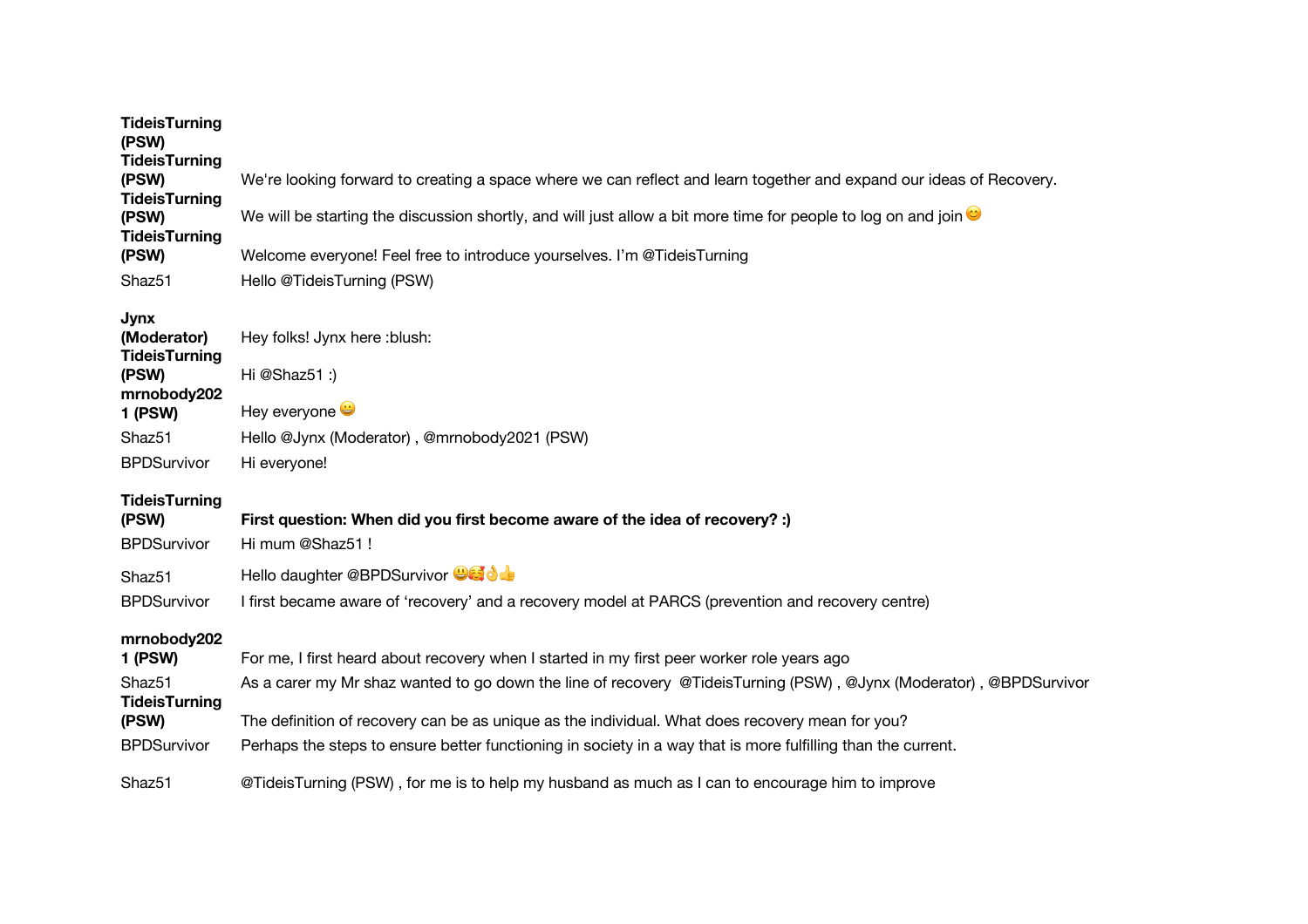| <b>TideisTurning</b><br>(PSW)                                                                                        | One way I think of recovery is like a rollercoaster- it has ups and downs, twists and turns. Sometimes, it feels great, and other times, not so<br>much To me, it's an experience and a process of learning to 'living with'.                                                                                                                                                                                                                                                                            |  |
|----------------------------------------------------------------------------------------------------------------------|----------------------------------------------------------------------------------------------------------------------------------------------------------------------------------------------------------------------------------------------------------------------------------------------------------------------------------------------------------------------------------------------------------------------------------------------------------------------------------------------------------|--|
| Jynx<br>(Moderator)<br><b>BPDSurvivor</b><br>Shaz <sub>51</sub><br>Shaz <sub>51</sub>                                | For me it's an ongoing pathway towards growth, and it's not always linear but it does always tend towards forward momentum,<br>whatever that may be at the time.<br>@Shaz51, not sure if we will discuss this later, but do you think there will ever be a point where mr shaz has "recovered"?<br>Totally agree @TideisTurning (PSW), it is a journey for both me and my Mr shaz<br>@BPDSurvivor, good question, my Mr shaz has improved over the years, he has not been in hospital for nearly 6 years |  |
| <b>TideisTurning</b><br>(PSW)<br>Candydipper1                                                                        | Does your definition of recovery differ from others? How?<br>Hi                                                                                                                                                                                                                                                                                                                                                                                                                                          |  |
| <b>TideisTurning</b><br>(PSW)                                                                                        | Welcome @Candydipper1 :)                                                                                                                                                                                                                                                                                                                                                                                                                                                                                 |  |
| Shaz <sub>51</sub><br>Zoe7<br><b>BPDSurvivor</b><br>Shaz <sub>51</sub><br>Zoe7<br><b>BPDSurvivor</b><br>Candydipper1 | Hello @Candydipper1 Yes @TideisTurning (PSW), my idea is being better than the past of suicide attempts and hospital<br>stays<br>Hi everyone<br>Hi @Candydipper1 @Zoe7 So great to have you join!<br>Hello my sister @Zoe7<br>Hey @BPDSurvivor and @Shaz51 Where are we up to?<br>@Shaz51, it's so good to hear the progress Mr. shaz is making<br>Hi                                                                                                                                                    |  |
| <b>Jynx</b><br>(Moderator)                                                                                           | I imagine one difference is that recovery to me is a lifelong process, which means I have no expectation of ever being 'cured'. I think<br>that's very different to, for instance a medical definition of recovery.                                                                                                                                                                                                                                                                                      |  |
| Shaz <sub>51</sub><br><b>BPDSurvivor</b><br>Candydipper1                                                             | @BPDSurvivor, @Zoe7 we still have lots of ups and down daily<br>@Zoe7 we've really only just started. Just looking at how people define 'recovery'.<br>Just watching<br>If there are differing definitions, what's the impact on these different definitions, or understandings of recovery?                                                                                                                                                                                                             |  |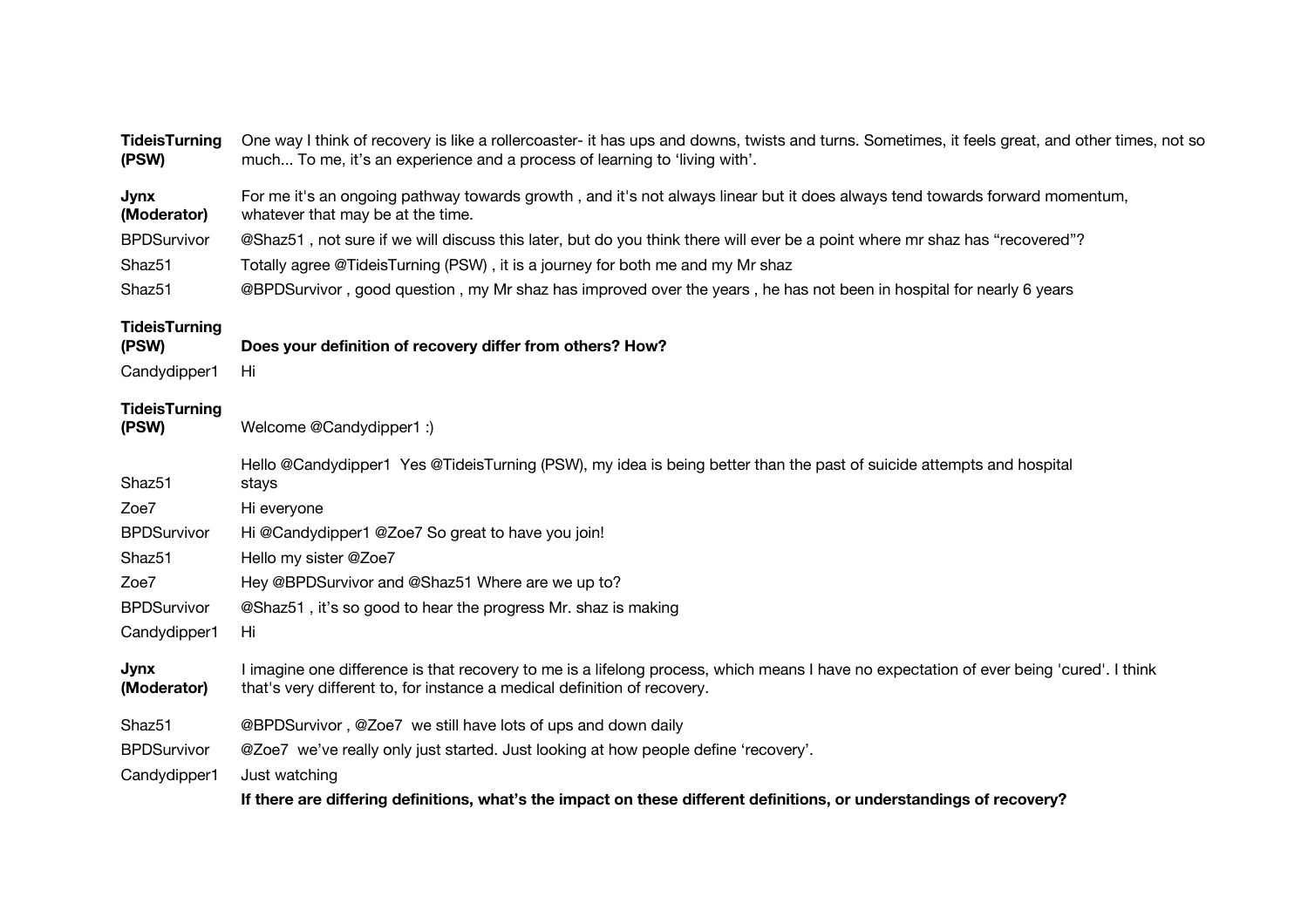| <b>TideisTurning</b> |  |
|----------------------|--|
| (PSW)                |  |

| Zoe7<br><b>BPDSurvivor</b>                          | Thanks @BPDSurvivor For me recovery is an ongoing process but taking positive steps forward is the key<br>I believe recovery is lifelong too @Jynx (Moderator) . I'm not sure of the clinical definition of "recovery".                                                                                                                                                                                                                                                                                                                                        |
|-----------------------------------------------------|----------------------------------------------------------------------------------------------------------------------------------------------------------------------------------------------------------------------------------------------------------------------------------------------------------------------------------------------------------------------------------------------------------------------------------------------------------------------------------------------------------------------------------------------------------------|
| mrnobody202<br><b>1 (PSW)</b>                       | I think different definitions/understandings of recovery can potentially expand our knowledge of the concept                                                                                                                                                                                                                                                                                                                                                                                                                                                   |
| Shaz51<br><b>BPDSurvivor</b>                        | Every day is soo different @TideisTurning (PSW) like today made me worry a bit about Mr shaz<br>I've never had anyone tell me I've "recovered", and I wouldn't considered myself "recovered" either. There's always more to work on. I am quite<br>curious about the clinical definition of "recovery" is anyone able to shed light on this?                                                                                                                                                                                                                   |
| <b>Jynx</b><br>(Moderator)                          | Agree @mrnobody2021 (PSW), highlights as well the importance of it as an individual journey, and that there's no one 'right way'<br>to engage in recovery.                                                                                                                                                                                                                                                                                                                                                                                                     |
| <b>BPDSurvivor</b>                                  | Hope things are okay @Shaz51!                                                                                                                                                                                                                                                                                                                                                                                                                                                                                                                                  |
| mrnobody202<br><b>1 (PSW)</b><br><b>BPDSurvivor</b> | 100% agree @BPDSurvivor I also feel that I'm never completely "recovered" or "cured"<br>@mrnobody2021 (PSW) so when someone says "have you recovered from?" I really can't say yes or no. Yes I've improved, but<br>no I'm not 'free' of down days.                                                                                                                                                                                                                                                                                                            |
| <b>Jynx</b><br>(Moderator)<br>Jynx<br>(Moderator)   | @BPDSurvivor From Dpt of Health Glossary: Clinical recovery - Primarily defined by mental health professionals and pertains to a reduction or<br>cessation of symptoms and 'restoring social functioning' (Victorian Department of Health 2011). See also 'Personal Recovery'<br>And then Personal recovery - Defined within Australia's national framework for recovery-oriented mental health services as being able to create and<br>live a meaningful and contributing life in a community of choice with or without the presence of mental health issues. |
| Shaz <sub>51</sub>                                  | Thanks my daughter @BPDSurvivor, with bipolar 2 and other diagnosis, I know Mr shaz will not be totally recovered                                                                                                                                                                                                                                                                                                                                                                                                                                              |
| <b>TideisTurning</b><br>(PSW)                       | Now a question from someone in our community: How do you communicate recovery to others when people are still<br>connecting with the old story?                                                                                                                                                                                                                                                                                                                                                                                                                |
| Zoe7                                                | By that definition @Jynx (Moderator) - I am recovered lol<br>Thanks @Jynx (Moderator)  according to those definitions, the majority of Australians probably are not "recovered".                                                                                                                                                                                                                                                                                                                                                                               |
| <b>BPDSurvivor</b>                                  | Complete cessation of symptoms? Is that even possible in MH? However, the personal recovery def makes so much more senseto live successfully<br>with OR without the presence of MH issues.                                                                                                                                                                                                                                                                                                                                                                     |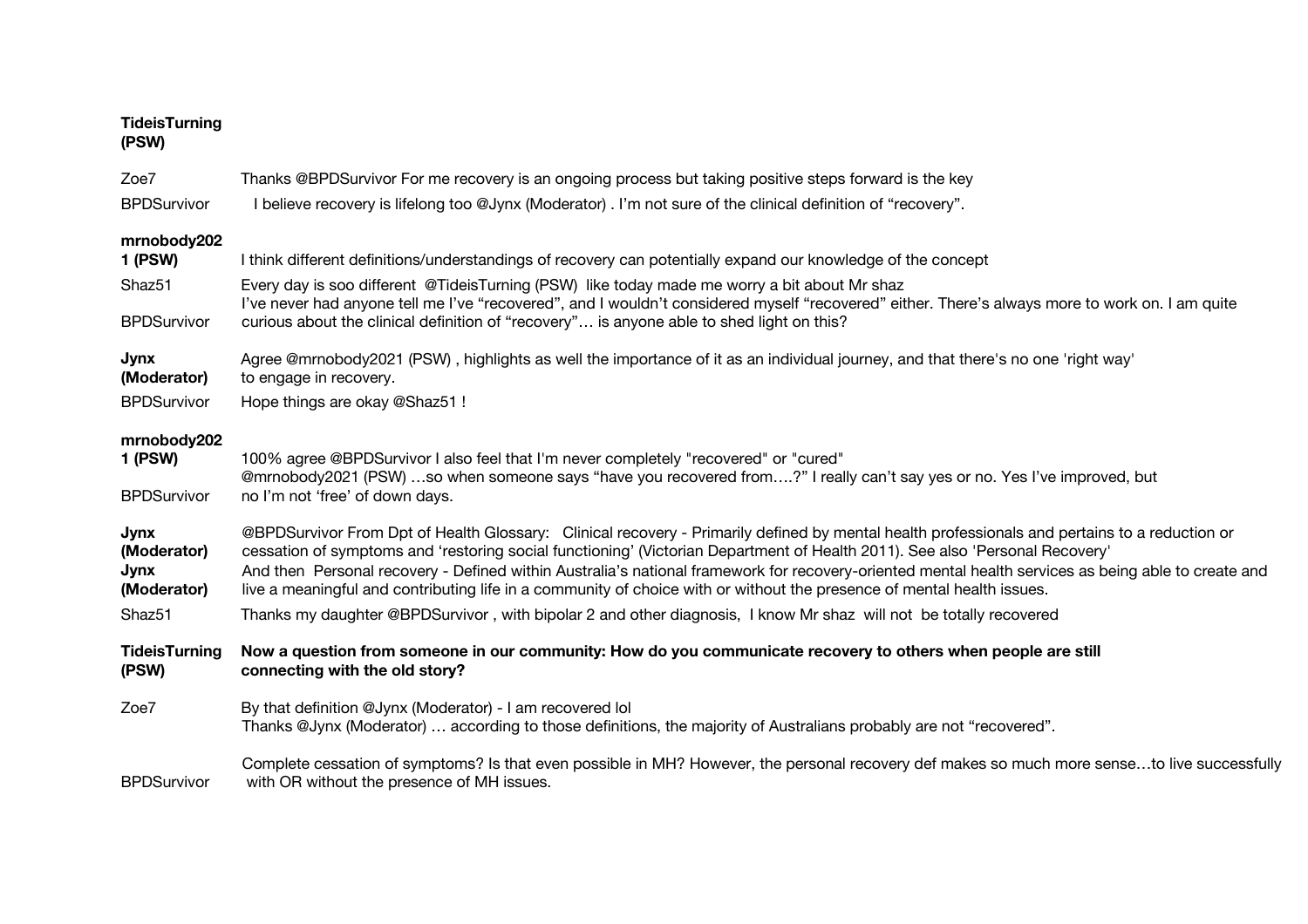| ×<br>M.<br>۰. |
|---------------|
|---------------|

**(Moderator)** @Zoe7 Ha, me too. I think that's why its important to be able to create your own definition

|  | <b>TideisTurning</b> |
|--|----------------------|
|  |                      |

| (PSW) | I think the personal definition sounds a bit better too @BPDSurvivor :) |
|-------|-------------------------------------------------------------------------|
|-------|-------------------------------------------------------------------------|

Zoe7 Agree @Jynx (Moderator)

### **TideisTurning**

| (PSW)       | Yes @Jynx (Moderator)! :) |
|-------------|---------------------------|
| mrnobody202 |                           |

**1 (PSW)** Also agree

Shaz51 Yes same here @Jynx (Moderator)

#### **Jynx (Moderator)** @BPDSurvivor Yes I wasn't a fan of the clinical definition, too cold. Whereas in the personal definition, it accounts for learning to live with symptoms. For instance I think it is important to allow space for symptoms to reappear without it necessarily being a devastating event.

BPDSurvivor In terms of communicating recovery to others in my life is "show don't tell". Sometimes, my actions speak loudest.

# **mrnobody202**

#### **1 (PSW)** Yes I agree. And I think focusing on those positive actions can be empowering for ourselves :blush: **BPDSurvivor** @Jynx (Moderator) True. And also, the clinical def means as soon as symptoms rear their head, you are 'sick' again. Whereas we all know MH challenges can be episodic. **BPDSurvivor** @mrnobody2021 (PSW) True. People who knew the former me would probably choose not to befriend me based on my past….however, from my current actions and way of living, I've 'redeemed' myself and have (without blowing my own trumpet) become very 'popular'.

# **TideisTurning**

# **(PSW) How does the idea of recovery fit into your experience with mental health issues?**

## **mrnobody202**

#### **1 (PSW)** Thats great to hear that people are acknowledging the work that you've done to support yourself @BPDSurvivor :relaxed: Zoe7 That's a really hard question @TideisTurning (PSW) For me it has been learning more about myself, my triggers, my reactions and being more in tune with how I am actually doing - then taking steps to head it off if I can

# **Jynx**

# **(Moderator)** @BPDSurvivor I say blow your trumpet loud and proud ;)

I find that it fits really well with my own lived experience. I've always felt that my experience with mental health issues is a non-linear journey. And the concept of "graduating" or "completing" therapy for good doesn't resonate with me.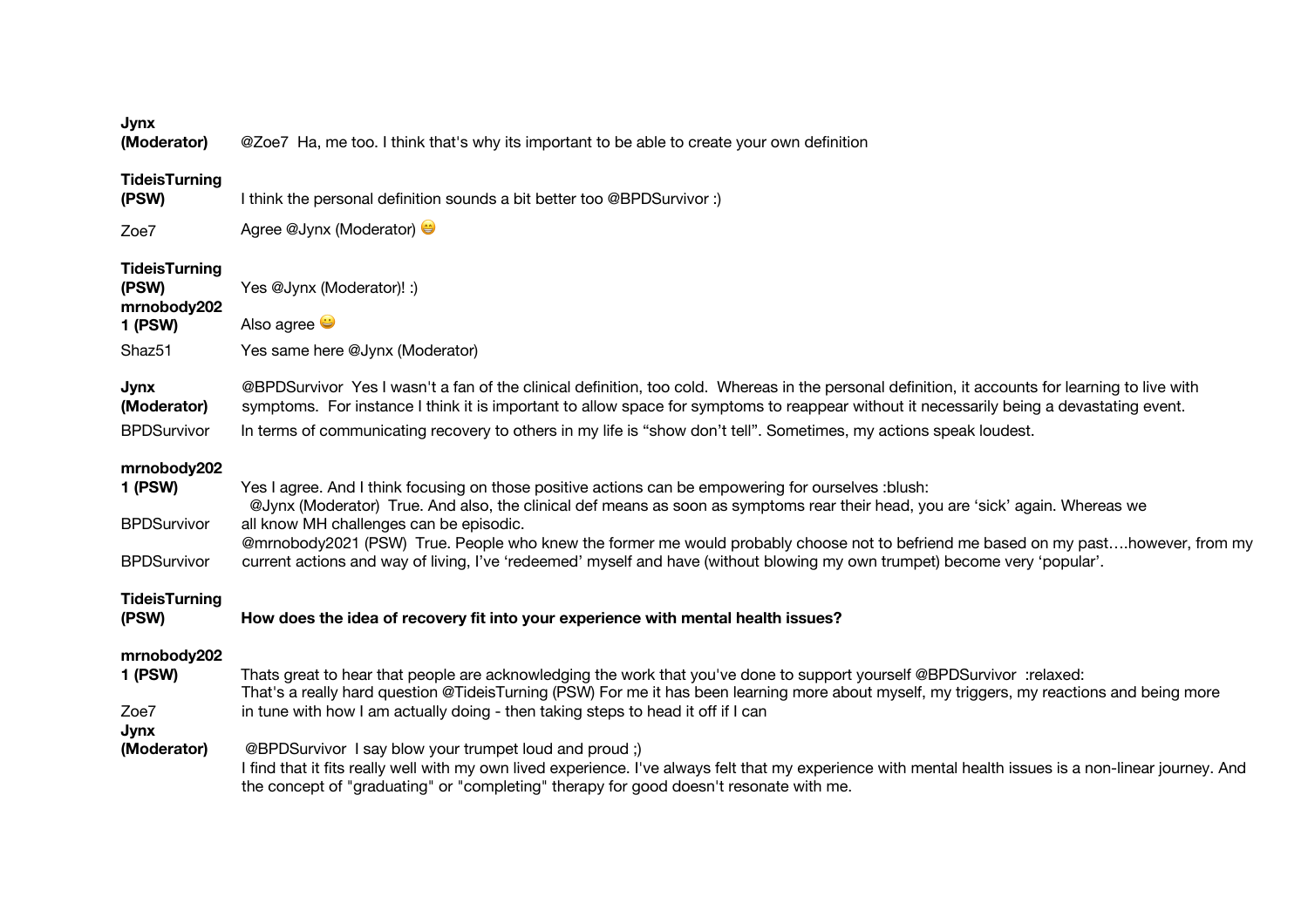# **mrnobody202**

# **1 (PSW)**

| <b>BPDSurvivor</b>                                             | @TideisTurning (PSW) in terms of my recovery, I no longer need to engage in the intensive support of an area mental health team. After many years,<br>we collaboratively decided I was ready to "move on". It was challenging as I'd engaged with the service for so long, yet it was also a celebration to know<br>I've made progress! |
|----------------------------------------------------------------|-----------------------------------------------------------------------------------------------------------------------------------------------------------------------------------------------------------------------------------------------------------------------------------------------------------------------------------------|
| Shaz51                                                         | Finding it hard for me @TideisTurning (PSW)                                                                                                                                                                                                                                                                                             |
| <b>BPDSurvivor</b>                                             | Absolutely @Shaz51 ! Definitely NOT linear with a clear beginning and end.                                                                                                                                                                                                                                                              |
| mrnobody202<br><b>1 (PSW)</b><br><b>TideisTurning</b><br>(PSW) | Thats really awesome @BPDSurvivor :smiley:<br>That's totally ok @Shaz51 :)                                                                                                                                                                                                                                                              |
| <b>TideisTurning</b><br>(PSW)                                  | What might recovery look like for you in your life?                                                                                                                                                                                                                                                                                     |
| Zoe7                                                           | Being able to live a life being able to do my job and handle all of life's ups and downs                                                                                                                                                                                                                                                |
| <b>BPDSurvivor</b>                                             | For me, recovery fits perfectly with the personal recovery definition as stated above.                                                                                                                                                                                                                                                  |
| Shaz <sub>51</sub>                                             | Yes I totally agree with @Zoe7, @BPDSurvivor                                                                                                                                                                                                                                                                                            |
| <b>BPDSurvivor</b>                                             | Great definition @Zoe7                                                                                                                                                                                                                                                                                                                  |
| Jynx<br>(Moderator)                                            | For me, it's developing my skills of self-reflection. In that sense, it doesn't matter if I'm thriving or just surviving, as long as I can recognise those<br>moments where I need to slow down, recognise where my needs are maybe not being met, or when it's time to ask for help.                                                   |
| mrnobody202<br><b>1 (PSW)</b>                                  | Well put @Jynx (Moderator) !                                                                                                                                                                                                                                                                                                            |
| <b>TideisTurning</b><br>(PSW)                                  | I think for me, recovery is about 'living with' the trickier aspects of mental health issues. Learning how to navigate and manage things as they arise and<br>continuing to live my life, as opposed to letting it stop me, or giving up when things might get a bit harder (which, I know, is not at all easy!)                        |
| <b>BPDSurvivor</b>                                             | So @jynx, is sounds like it's a journey of discovery                                                                                                                                                                                                                                                                                    |
| mrnobody202<br>1 (PSW)                                         | Excellent perspective @TideisTurning (PSW)<br>Yeah for sure @BPDSurvivor - the first step is always awareness                                                                                                                                                                                                                           |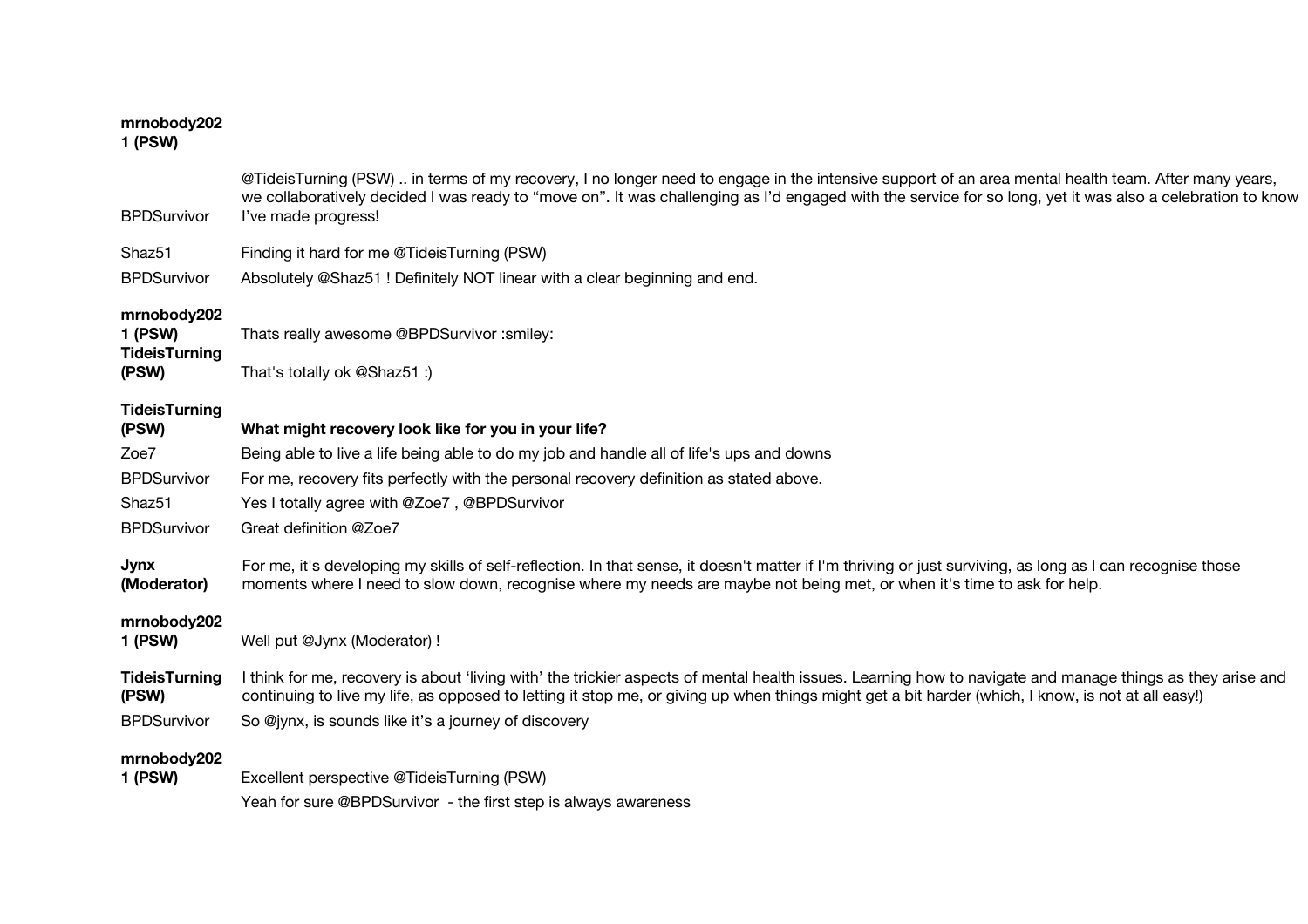| Sounds great @TideisTurning (PSW)                                                                                                                                                                      |
|--------------------------------------------------------------------------------------------------------------------------------------------------------------------------------------------------------|
| Starting to wrap up now: Have you learned anything helpful from others' experiences here tonight that you might be able to<br>apply in your own life? If yes, what did you learn?<br>To be honest - no |
| Sorry everyone, I need to dash off now to put some kids to sleep. I'll come back to check in later and complete the feedback<br>form. Thank you everyone!                                              |
| Haha @Zoe7 your honesty is always refreshing                                                                                                                                                           |
| Awesome to have you join us @BPDSurvivor:)                                                                                                                                                             |
| That's fair enough @Zoe7 We're not always going to cover new ground when talking about some of these issues :smile:                                                                                    |
| I always love to hear about others' journeys and perspectives, so thank you to everyone who shared with us tonight <3                                                                                  |
| Likewise @Jynx (Moderator) :blush:                                                                                                                                                                     |
| Tonight's topic may have brought up some heavy feelings as we talked about our struggles with recovery. Would some self-care<br>be helpful for you after we finish? If so, what might you do?          |
| Nah - all good                                                                                                                                                                                         |
| Good on you @Zoe7 haha take care and thanks for joining us tonight!                                                                                                                                    |
| I think I might chill out and do some light reading to relax                                                                                                                                           |
|                                                                                                                                                                                                        |